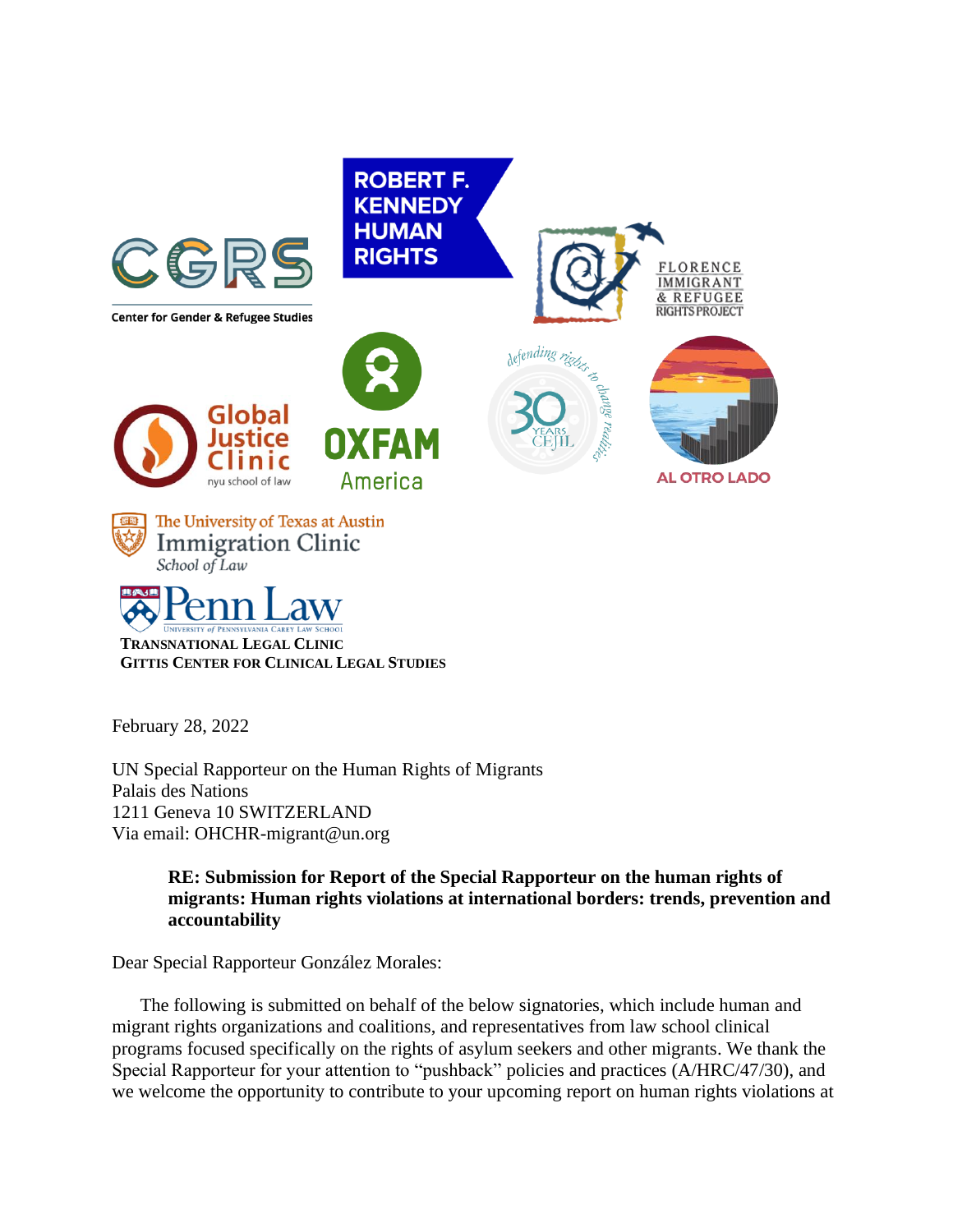international borders. The following submission addresses two significant border enforcement policies at the U.S./Mexico border: the Remain in Mexico Program, officially and inaptly named the Migrant Protection Protocols ("MPP") and the Title 42 expulsion policy. Both policies violate the United States' non-refoulement obligations, induce family separation, and place migrants and asylum seekers directly in harm's way. We also highlight the ways in which the policies fail to fully account for the particular vulnerabilities of women, children, Black migrants and those from indigenous communities and those of Afro descent, and LGBTI persons subjected to these policies, despite putative allowances for the protection of vulnerable populations written into both.

This submission builds on available public evidence and prior submissions to regional mechanisms (primarily provided through hyperlinks to the cited documents) to address how the ongoing enforcement of these two legally contested immigration policies is contributing to an ongoing humanitarian crisis along the U.S./Mexico border and further south from May 2021 to February 2022. While not addressed specifically in this report, we also call attention to laws and practices related to "expedited removal" and mandatory detention applied to migrants and asylum seekers arriving at or encountered at or near the U.S. border without legal documentation for entry; these practices have long contributed to refoulement, denial of the right to seek asylum, violations of the right to life and security, family separation, prolonged and arbitrary detention, and violations of the right to non-discrimination. These policies serve as the precursor for MPP and persist as a barrier to the full enjoyment of the rights of even those migrants and asylum seekers admitted despite MPP and Title 42.

## **I. Background and Context: United States Border Policies Seek to Control and Prevent Migrants and Asylum Seekers from Entry to the U.S.**

Beginning in 2017, the United States government rapidly implemented a series of border enforcement and interior immigration enforcement measures intended to limit, deter and punish thousands of individuals and families seeking refuge in the U.S.<sup>1</sup> In late January 2019, the U.S. Department of Homeland Security (DHS) began implementation of MPP and eventually expanded the program along the entire southern border with Mexico. The program forced thousands of migrants and asylum seekers to remain in Mexico while their immigration proceedings were pending in the United States.<sup>2</sup>

The following year, at the onset of the COVID-19 pandemic in March 2020, the U.S. further abdicated its legal obligation to guarantee an individual's right to seek asylum upon arrival at the southern border by weaponizing a public health law<sup>3</sup> under Title 42 of the U.S. Code. Under the pretext of safeguarding public health during COVID-19, the U.S. began targeting asylum seekers arriving at the U.S./Mexico land borders for immediate expulsion without any screening for protection needs or other immigration process. The Title 42 policy has paved the way for nearly two million expulsions of individuals, including unaccompanied minors and asylum seekers who

<sup>1</sup> *See*, e.g., Amnesty Int'l, *Facing Walls: USA and Mexico Violations of the Rights of Asylum-seekers* (June 2017)[, https://www.amnesty.org/download/Documents/AMR0164262017ENGLISH.pdf.](https://www.amnesty.org/download/Documents/AMR0164262017ENGLISH.pdf)

<sup>2</sup> U.S. Dep't of Homeland Sec., *Migrant Protection Protocols* (Jan. 24, 2019) [https://www.dhs.gov/news/2019/01/24/migrant-protection-protocols.](https://www.dhs.gov/news/2019/01/24/migrant-protection-protocols)

<sup>3</sup> 42 U.S. Code § 265.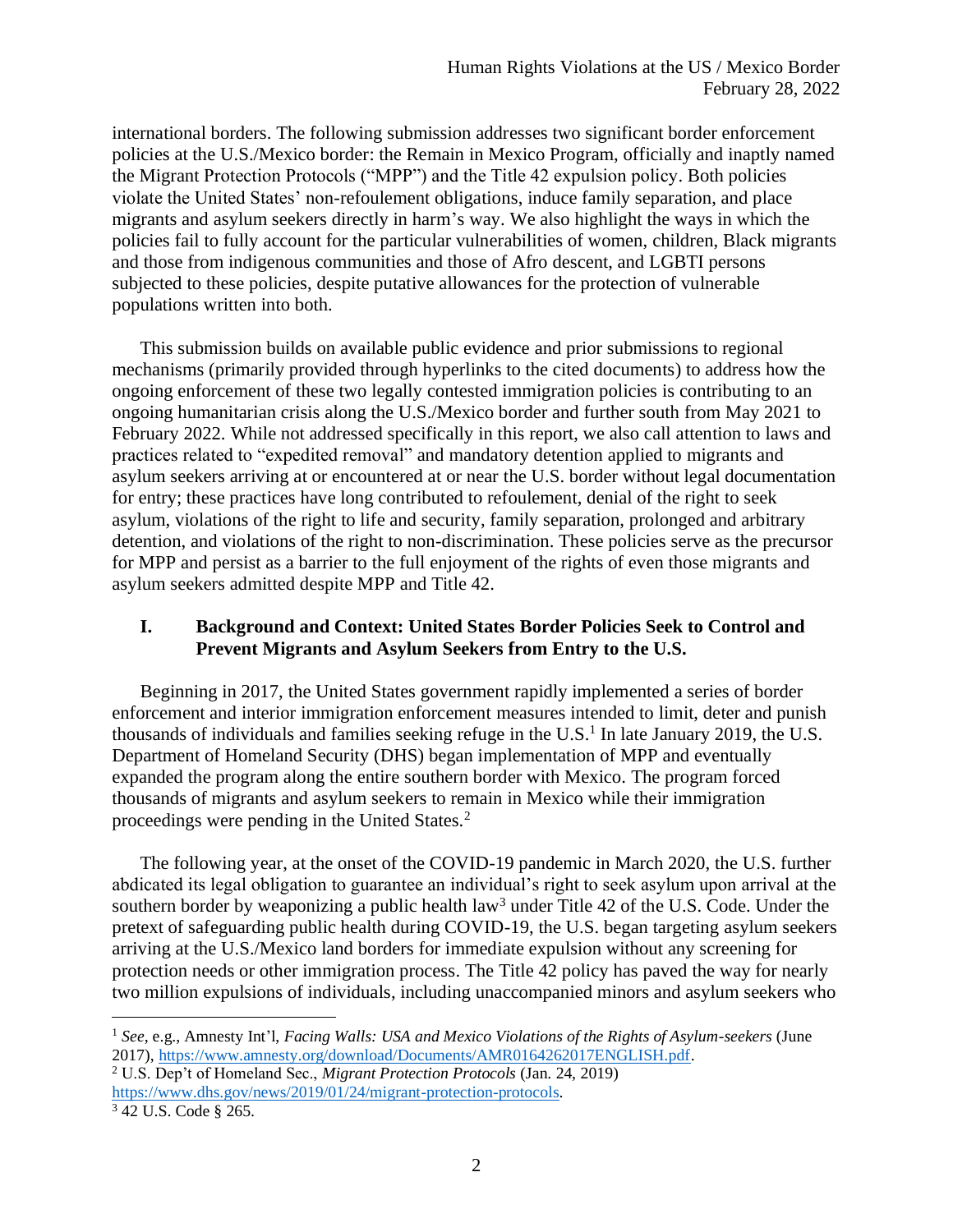experienced or are at grave risk of suffering from torture, sexual assault, kidnapping, or death in the countries to which they are rendered. 4

MPP and Title 42 have operated in conjunction with other border practices and policies— "metering" and the "third-country rule"—that disproportionately impact non-white asylum seekers apprehended at the southern border and effectively prevent access to the U.S. asylum process. <sup>5</sup> U.S. Customs and Border Patrol used "metering" to limit the number of individuals allowed to present themselves at U.S. ports of entry. Asylum seekers were required to add their names to a waitlist and wait outside the United States, often for weeks or months, before they were permitted to present themselves at ports of entry to initiate the asylum process. More than 15,000 people processed through "metering" and on the waitlist for admission to the United States were subsequently subjected to MPP. Customs and Border Protection (CBP) officers were instructed to no longer ask migrants whether they feared forcible return to Mexico. Any migrant who affirmatively expressed fear was funneled to interviews where officers were "pressure[d] to deny people and send them back to Mexico," resulting in a sham process where as few as 1% of migrants were allowed to remain in the United States. This effectively shuttered the United States to asylum seekers.<sup>6</sup> The introduction of the Title 42 border closure and expulsions left those awaiting their opportunity to request asylum at the border in even further uncertainty, with most asylum seekers facing immediate expulsion and without direction or guidance as to whether the U.S. would exempt particular individuals from Title 42.

[content/uploads/2022/02/LetterTitle42ExpulsionsVenezuelansColombia.pdf;](https://www.womensrefugeecommission.org/wp-content/uploads/2022/02/LetterTitle42ExpulsionsVenezuelansColombia.pdf) Priscilla Alvarez, *US Begins Quietly Flying Venezuelan Migrants to Colombia Under Controversial Border Policy*, CNN (Jan. 31, 2022), [https://www.cnn.com/2022/01/31/politics/border-venezuela-colombia/index.html;](https://www.cnn.com/2022/01/31/politics/border-venezuela-colombia/index.html) Camilo Montoya-Galvez, *U.S. Reports Record Number of Migrant Apprehensions Along Mexican Border*, CBS News (Oct. 22, 2021), [https://www.cbsnews.com/news/immigration-border-migrant-apprehensions/;](https://www.cbsnews.com/news/immigration-border-migrant-apprehensions/) Physicians for Human Rights, *Title 42 Border Expulsions: How Biden and the CDC's Misuse of Public Health Authority Expels Asylum Seekers to Danger* (May 20, 2021), [https://phr.org/our-work/resources/title-42-border-expulsions-how-biden](https://phr.org/our-work/resources/title-42-border-expulsions-how-biden-and-the-cdcs-misuse-of-public-health-authority-expels-asylum-seekers-to-danger/)[and-the-cdcs-misuse-of-public-health-authority-expels-asylum-seekers-to-danger/;](https://phr.org/our-work/resources/title-42-border-expulsions-how-biden-and-the-cdcs-misuse-of-public-health-authority-expels-asylum-seekers-to-danger/) Human Rights Watch, *Q&A: US Title 42 Policy to Expel Migrants at the Border* (April 8, 2021),

[https://www.hrw.org/news/2021/04/08/qa-us-title-42-policy-expel-migrants-border#.](https://www.hrw.org/news/2021/04/08/qa-us-title-42-policy-expel-migrants-border)

<sup>5</sup> *See* Azadeh Erfani, "Biden Admin Leaves Behind BIPOC Migrants and Asylum Seekers as Government Reopens Borders to Non-essential Travel," Nat'l Imm. Just. Ctr. (Nov. 16, 2021),

[https://immigrantjustice.org/staff/blog/biden-admin-leaves-behind-bipoc-migrants-and-asylum-seekers](https://immigrantjustice.org/staff/blog/biden-admin-leaves-behind-bipoc-migrants-and-asylum-seekers-government-reopens-borders)[government-reopens-borders.](https://immigrantjustice.org/staff/blog/biden-admin-leaves-behind-bipoc-migrants-and-asylum-seekers-government-reopens-borders) *See also* Human Rights Watch, *Texas Targeting Migrants: Justice Department Should Move Against Abusive, Discriminatory 'Operation Lone Star'* (Nov. 22, 2021),

<https://www.nytimes.com/2021/09/21/us/politics/haitians-border-patrolphotos.html>

<sup>4</sup> Women's Refugee Comm'n, L*etter to President Biden and Vice President Harris on Expulsion Flights of Venezuelans to Colombia* (Feb. 2, 2022)[, https://www.womensrefugeecommission.org/wp-](https://www.womensrefugeecommission.org/wp-content/uploads/2022/02/LetterTitle42ExpulsionsVenezuelansColombia.pdf)

<https://www.hrw.org/news/2021/11/22/us-texas-targeting-migrants> (reporting on the xenophobic narrative pushed forth by Texas Governor Greg Abott to justify the inhumane and unlawful treatment of asylum seekers apprehended by Texas law enforcement officials); Eileen Sullivan & Zolan Kanno-Youngs, "Images of Border Patrol's Treatment of Haitian Migrants Prompt Outrage," N.Y. Times (Sep. 21, 2021),

<sup>(</sup>capturing U.S. CBP agents on horseback using whips against unarmed Haitian asylum seekers to force them back to Mexico).

<sup>6</sup> American Immigration Council, The Migrant Protection Protocols (Jan. 7, 2022), [https://www.americanimmigrationcouncil.org/research/migrant-protection](https://www.americanimmigrationcouncil.org/research/migrant-protection-protocols#:~:text=Under%20MPP%2C%20CBP%20officers%20did,be%20taken%20out%20of%20MPP)[protocols#:~:text=Under%20MPP%2C%20CBP%20officers%20did,be%20taken%20out%20of%20MPP.](https://www.americanimmigrationcouncil.org/research/migrant-protection-protocols#:~:text=Under%20MPP%2C%20CBP%20officers%20did,be%20taken%20out%20of%20MPP)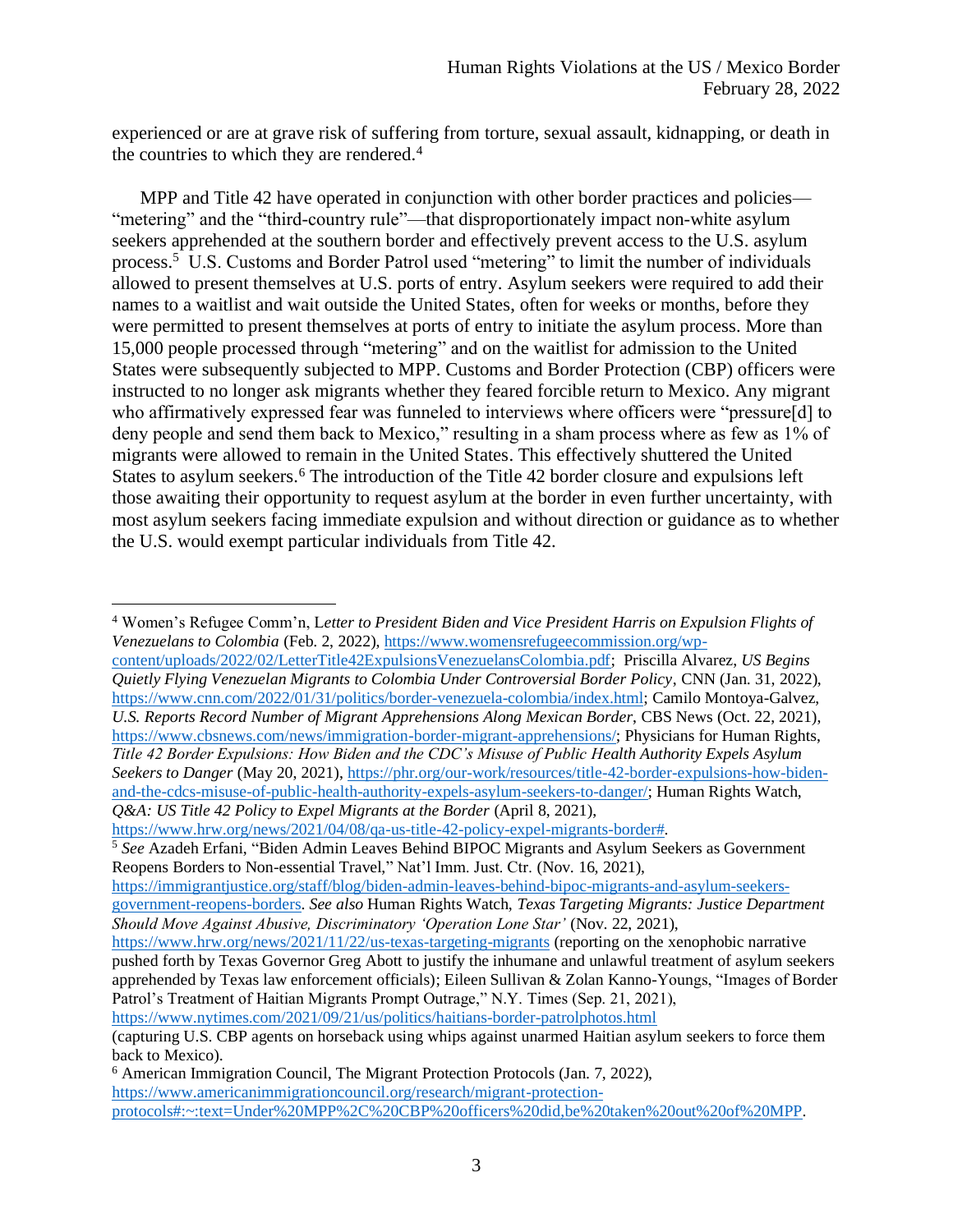The implementation of the "third-country rule" as part of the overall border externalization policies added an asylum bar for those who enter or attempt to enter the U.S. across the southern border and who did not apply for asylum in Mexico or another third country through which they traveled. Additionally, the "Asylum Cooperative Agreements" entered into between the United States and Guatemala, El Salvador, and Honduras under President Trump, could forcibly transfer asylum seekers from the southern border—without an individual assessment of the harm they are likely to experience—to any of those three countries.<sup>7</sup> While a U.S. federal court invalidated the "third-country rule"<sup>8</sup> and President Biden terminated the "Asylum Cooperative Agreements" in February  $2021$ ,<sup>9</sup> there have been no efforts to address the harm caused by the policies to thousands of migrants denied the opportunity to seek asylum, when the policies were in effect.<sup>10</sup>

Despite the overwhelming evidence of irreparable harm and extreme violence that migrants and asylum seekers experience as a result of MPP and Title 42, the Biden Administration persists in reinforcing the practice of direct and chain refoulement, further endangering and traumatizing thousands of migrants including families and unaccompanied minors who have been denied their right to protection from persecution by the United States.

# **II. Lack of Accountability for Gross Human Rights Violations Due to Continued Enforcement of the Migrant Protections Protocols**

When President Biden took office in January 2021, his Administration announced the suspension of new enrollees into the MPP program, and n February 19, 2021, the United States began processing into the country certain individuals subjected to MPP who had been trapped for months or years in Mexico with active cases in the U.S. immigration courts.<sup>11</sup> On June 23, 2021,

<sup>7</sup> Senate Foreign Relations Democratic Committee, *Cruelty, Coercion, and Legal Contortions: The Trump Administration's Unsafe Asylum Cooperative Agreements with Guatemala, Honduras, and El Salvador* (Jan. 18, 2021); U.S. Federal Register, A Rule by USCIS and EOIR, Implementing Bilateral and Multilateral Asylum Cooperative Agreements Under the Immigration and Nationality Act (Nov. 19, 2019),

[https://www.federalregister.gov/documents/2019/11/19/2019-25137/implementing-bilateral-and-multilateral](https://www.federalregister.gov/documents/2019/11/19/2019-25137/implementing-bilateral-and-multilateral-asylum-cooperative-agreements-under-the-immigration-and)[asylum-cooperative-agreements-under-the-immigration-and.](https://www.federalregister.gov/documents/2019/11/19/2019-25137/implementing-bilateral-and-multilateral-asylum-cooperative-agreements-under-the-immigration-and)

<sup>9</sup> U.S. Dep't of State, *Suspending and Terminating the Asylum Cooperative Agreements with the Governments El Salvador, Guatemala, and Honduras*, Press Release (Feb. 6, 2021), [https://www.state.gov/suspending-and](https://www.state.gov/suspending-and-terminating-the-asylum-cooperative-agreements-with-the-governments-el-salvador-guatemala-and-honduras/)[terminating-the-asylum-cooperative-agreements-with-the-governments-el-salvador-guatemala-and-honduras/.](https://www.state.gov/suspending-and-terminating-the-asylum-cooperative-agreements-with-the-governments-el-salvador-guatemala-and-honduras/)

[https://www.foreign.senate.gov/imo/media/doc/Cruelty,%20Coercion,%20and%20Legal%20Contortions%20-](https://www.foreign.senate.gov/imo/media/doc/Cruelty,%20Coercion,%20and%20Legal%20Contortions%20--%20SFRC%20Democratic%20Staff%20Report.pdf) [-%20SFRC%20Democratic%20Staff%20Report.pdf;](https://www.foreign.senate.gov/imo/media/doc/Cruelty,%20Coercion,%20and%20Legal%20Contortions%20--%20SFRC%20Democratic%20Staff%20Report.pdf)

<sup>8</sup> *Capital Area Immigrants' Rights Coalition,* 19-2117[, https://ecf.dcd.uscourts.gov/cgi](https://ecf.dcd.uscourts.gov/cgi-bin/show_public_doc?2019cv2117-72)[bin/show\\_public\\_doc?2019cv2117-72.](https://ecf.dcd.uscourts.gov/cgi-bin/show_public_doc?2019cv2117-72)

<sup>10</sup> Human Rights Watch, *Groups Urge Biden Administration to Address Harm Caused by the Asylum Cooperative Agreement Program*, (July 9, 2021) [https://www.hrw.org/news/2021/07/09/groups-urge-biden](https://www.hrw.org/news/2021/07/09/groups-urge-biden-administration-address-harm-caused-asylum-cooperative-agreement)[administration-address-harm-caused-asylum-cooperative-agreement.](https://www.hrw.org/news/2021/07/09/groups-urge-biden-administration-address-harm-caused-asylum-cooperative-agreement)

<sup>&</sup>lt;sup>11</sup> See U.S. Dep't of Homeland Security, "DHS Announces Process to Address Individuals in Mexico with Active MPP Cases," Press Release (Feb. 11, 2021)[, https://www.dhs.gov/news/2021/02/11/dhs-announces](https://www.dhs.gov/news/2021/02/11/dhs-announces-process-address-individuals-mexico-active-mpp-cases)[process-address-individuals-mexico-active-mpp-cases;](https://www.dhs.gov/news/2021/02/11/dhs-announces-process-address-individuals-mexico-active-mpp-cases) The White House, Press Release, "The MPP Program and Border Security, Joint Statement by Assistant to the President and National Security Advisor Jake Sullivan and Assistant to the President and Homeland Security Advisor Dr. Elizabeth Sherwood-Randall," (Feb. 16, 2021), [https://www.whitehouse.gov/briefing-room/statements-releases/2021/02/16/the-mpp-program-and](https://www.whitehouse.gov/briefing-room/statements-releases/2021/02/16/the-mpp-program-and-border-security-joint-statement-by-assistant-to-the-president-and-national-security-advisor-jake-sullivan-and-assistant-to-the-president-and-homeland-security-advisor-and-deputy-na/)[border-security-joint-statement-by-assistant-to-the-president-and-national-security-advisor-jake-sullivan-and-](https://www.whitehouse.gov/briefing-room/statements-releases/2021/02/16/the-mpp-program-and-border-security-joint-statement-by-assistant-to-the-president-and-national-security-advisor-jake-sullivan-and-assistant-to-the-president-and-homeland-security-advisor-and-deputy-na/)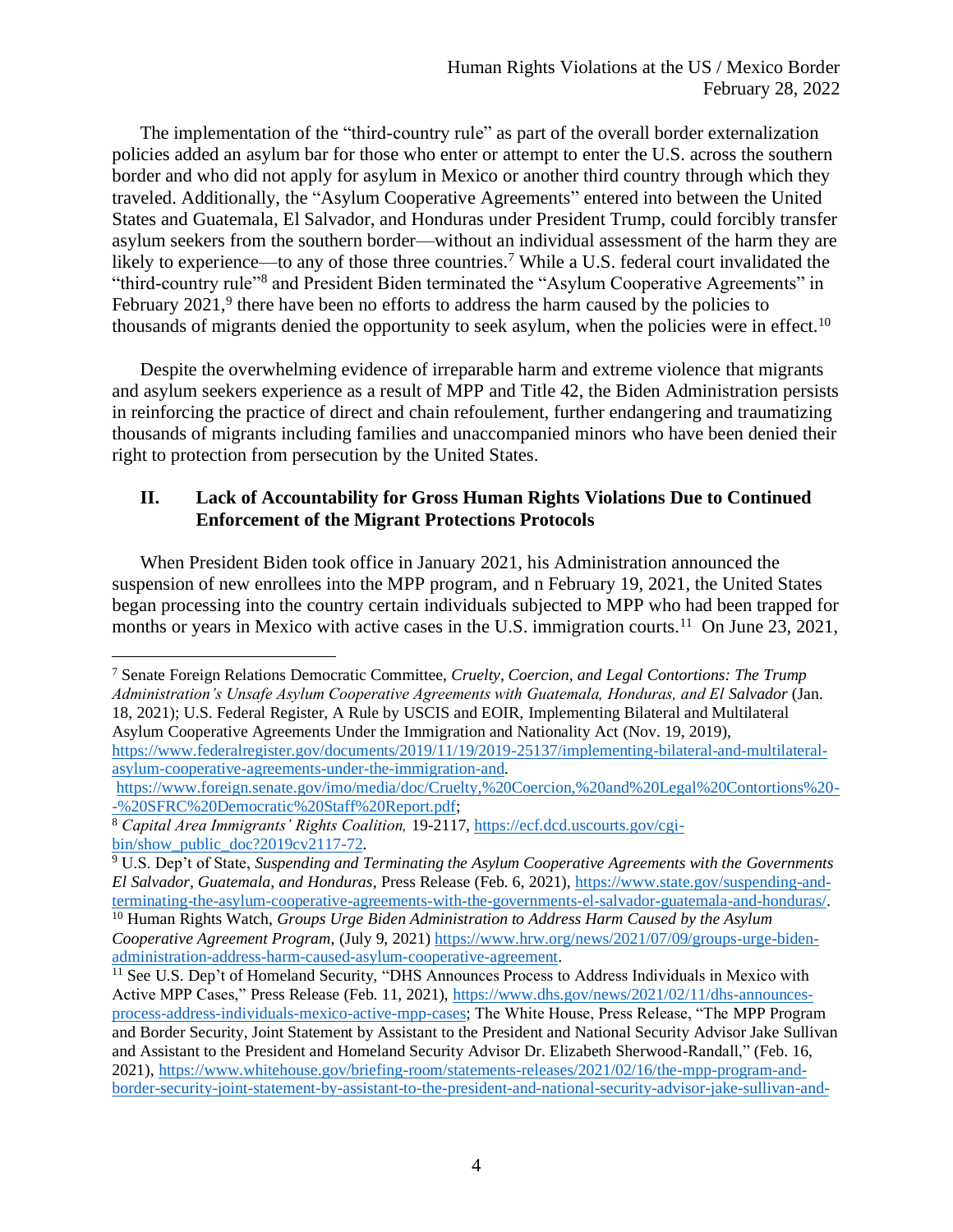DHS announced that the United States would begin processing individuals in MPP who had their case terminated or were ordered removed in absentia.<sup>12</sup> Approximately 13,000 eligible individuals were processed into the United States from February 2021 and August 2021, until the U.S. government suspended the processing of thousands in response to ongoing federal court challenges to the legality of MPP's termination.

On June 1, 2021, DHS Secretary Alejandro N. Mayorkas announced the official termination of the MPP program.<sup>13</sup> In his announcement, he acknowledged that "conditions faced by some MPP enrollees in Mexico, including the lack of stable access to housing, income, and safety, resulted in the abandonment of potentially meritorious protection claims."<sup>14</sup> He also acknowledged the outsized impact MPP has had on bilateral relations between the U.S. and Mexico, and the need for the United States and Mexico to focus energies on "collaboratively addressing the root causes of migration from Central America; improving regional migration management; enhancing protection and asylum systems throughout North and Central America; and expanding cooperative efforts to combat smuggling and trafficking networks, and more."<sup>15</sup>

However, the Biden Administration's efforts to terminate MPP were halted on August 13, 2021, when a Trump-appointed federal District Court Judge in Texas issued an injunction reinstating MPP. On August 24, 2021, the U.S. Supreme Court declined to issue a stay of the injunction, requiring the government to reinstate MPP, <sup>16</sup> following which the Biden Administration not only reinstated MPP, but expanded its scope. On December 2, 2021, the U.S. reached an agreement with Mexico to renew MPP, <sup>17</sup> despite serious and valid concerns raised by the Mexican government in the course of the negotiations. <sup>18</sup> The rapid and concerted effort to reach an agreement with Mexico occurred despite the fact that the district court did not impose a deadline as to when the Biden Administration was to reinstate MPP, only ordering it to act in "good faith."<sup>19</sup> The Biden Administration also expanded MPP to include nationals from all countries within the Western Hemisphere. While it formerly covered only Spanish-speaking

<sup>12</sup> U.S. Dep't of Homeland Sec., "DHS Announces Expanded Criteria for MPP-Enrolled Individuals Who Are Eligible for Processing into the United States," Press Release (June 23, 2021),

<sup>15</sup> Id.

[assistant-to-the-president-and-homeland-security-advisor-and-deputy-na/.](https://www.whitehouse.gov/briefing-room/statements-releases/2021/02/16/the-mpp-program-and-border-security-joint-statement-by-assistant-to-the-president-and-national-security-advisor-jake-sullivan-and-assistant-to-the-president-and-homeland-security-advisor-and-deputy-na/) It was estimated that there were approximately 25,000 individuals eligible for processing.

[https://www.dhs.gov/news/2021/06/23/dhs-announces-expanded-criteria-mpp-enrolled-individuals-who-are](https://www.dhs.gov/news/2021/06/23/dhs-announces-expanded-criteria-mpp-enrolled-individuals-who-are-eligible-processing)[eligible-processing.](https://www.dhs.gov/news/2021/06/23/dhs-announces-expanded-criteria-mpp-enrolled-individuals-who-are-eligible-processing)

<sup>&</sup>lt;sup>13</sup> U.S. Dep't of Homeland Sec., Termination of Migrant Protection Protocols Program, (June 1, 2021), [https://www.dhs.gov/sites/default/files/publications/21\\_0601\\_termination\\_of\\_mpp\\_program.pdf.](https://www.dhs.gov/sites/default/files/publications/21_0601_termination_of_mpp_program.pdf) <sup>14</sup> Id.

<sup>&</sup>lt;sup>16</sup> U.S. v. Texas, 594 U.S. <sub>(Aug. 24, 2021)</sub>, Order on Petition for Certiorari,

[https://www.supremecourt.gov/orders/courtorders/082421zr\\_2d9g.pdf.](https://www.supremecourt.gov/orders/courtorders/082421zr_2d9g.pdf)

<sup>&</sup>lt;sup>17</sup> U.S. Department of Homeland Security, "Court-Ordered Reimplementation of MPP Policy Guidance" (Dec. 2, 2021), [https://www.dhs.gov/publication/court-ordered-reimplementation-mpp-policy-guidance.](https://www.dhs.gov/publication/court-ordered-reimplementation-mpp-policy-guidance)

<sup>18</sup> Información sobre diálogos en materia migratoria con el Gobierno de los Estados Unidos Comunicado No. 545, [https://www.gob.mx/sre/prensa/informacion-sobre-dialogos-en-materia-migratoria-con-](https://www.gob.mx/sre/prensa/informacion-sobre-dialogos-en-materia-migratoria-con-el-gobierno-de-los-estados-unidos?state=published)

[el-gobierno-de-los-estados-unidos?state=published.](https://www.gob.mx/sre/prensa/informacion-sobre-dialogos-en-materia-migratoria-con-el-gobierno-de-los-estados-unidos?state=published)

<sup>19</sup> Amnesty International, *#WELCOMEWITHDIGNITY Denounces Biden Administration's Expansion of MPP, Calls for this Unlawful and Cruel Policy to be Ended Once and for All* (Dec. 2, 2021),

[https://www.amnestyusa.org/press-releases/welcomewithdignity-denounces-biden-administrations-expansion](https://www.amnestyusa.org/press-releases/welcomewithdignity-denounces-biden-administrations-expansion-of-mpp-calls-for-this-unlawful-and-cruel-policy-to-be-ended-once-and-for-all/)[of-mpp-calls-for-this-unlawful-and-cruel-policy-to-be-ended-once-and-for-all/.](https://www.amnestyusa.org/press-releases/welcomewithdignity-denounces-biden-administrations-expansion-of-mpp-calls-for-this-unlawful-and-cruel-policy-to-be-ended-once-and-for-all/)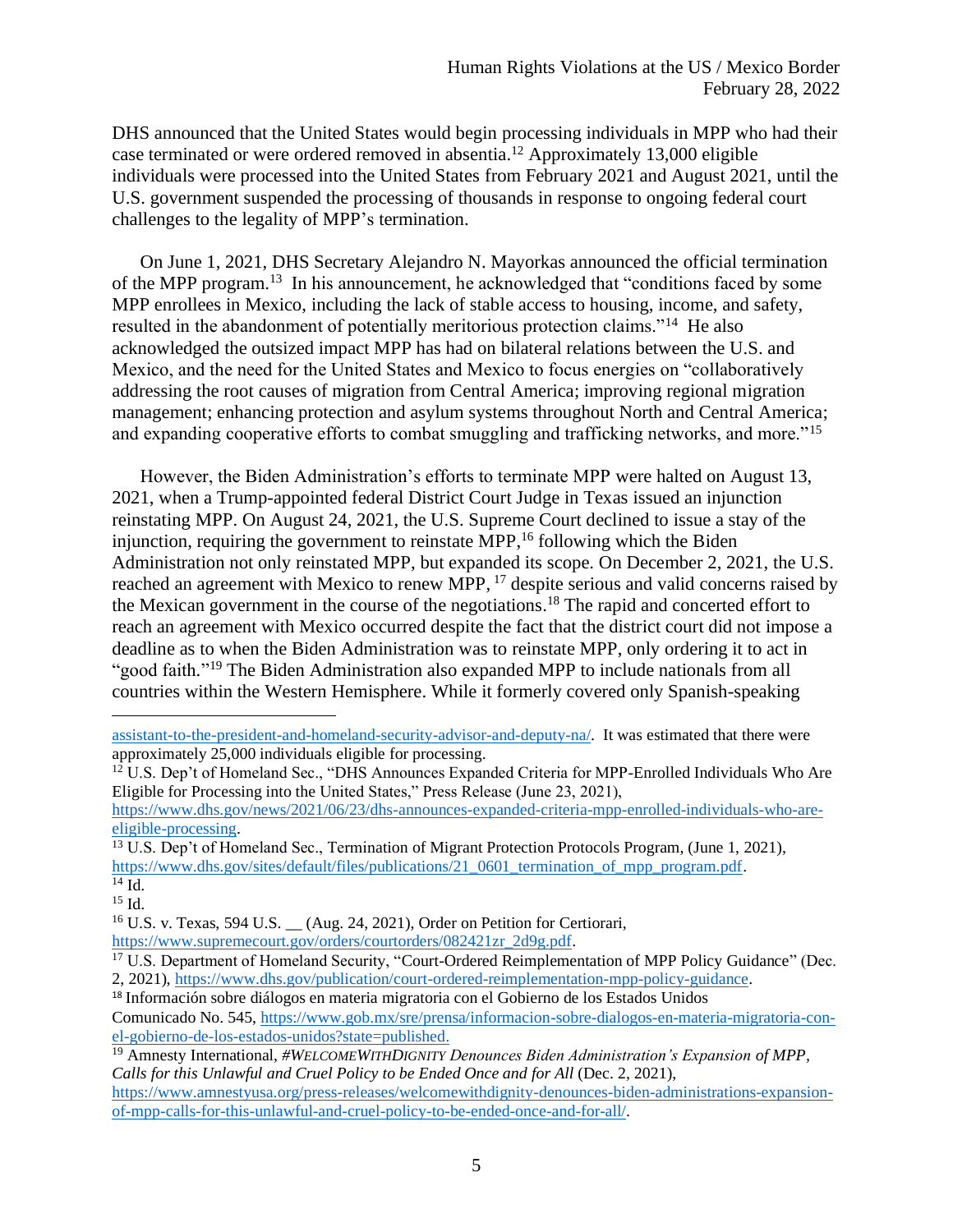nations and Brazilians, the renewed MPP program includes countries like Haiti and Jamaica, increasing the number of vulnerable populations forced to stay in Mexico, and subjects those with a significant language barrier to heightened risk. Further, evidence has shown how Black migrants are targeted at higher rates and are subjected to violent attacks by Mexican officials and cartels including kidnappings, assaults, sexual violence, and enforced disappearances.<sup>20</sup>

From the initiation of MPP to present, more than  $71,000$  asylum seekers<sup>21</sup> have been forced to wait out their claims in Mexico. Many have suffered extreme violence and other grave harms.<sup>22</sup> Between January 2021 and August 2021, there were over 6,000 reports of murder, rape, torture, kidnapping, or other violent assaults committed against asylum seekers and migrants expelled or blocked from seeking asylum in the United States.<sup>23</sup>

<sup>20</sup> *See* American Civil Liberties Union, *Q&A: What You Need to Know About MPP, The Trump-Era Migrant Policy Re-Initiated by Biden* (Dec. 13, 2021), [https://www.aclu-nm.org/en/news/qa-what-you-need-know](https://www.aclu-nm.org/en/news/qa-what-you-need-know-about-mpp-trump-era-migrant-policy-re-initiated-biden)[about-mpp-trump-era-migrant-policy-re-initiated-biden.](https://www.aclu-nm.org/en/news/qa-what-you-need-know-about-mpp-trump-era-migrant-policy-re-initiated-biden) *See also* Nicole Narea, *Biden's Bewildering Decision to Expand a Trump-era Immigration Policy*, Vox (Dec. 4, 2021), [https://www.vox.com/policy-and](https://www.vox.com/policy-and-politics/2021/12/4/22815657/biden-remain-in-mexico-mpp-border-migrant)[politics/2021/12/4/22815657/biden-remain-in-mexico-mpp-border-migrant](https://www.vox.com/policy-and-politics/2021/12/4/22815657/biden-remain-in-mexico-mpp-border-migrant) (highlighting the racial discriminatory effects of the new MPP and criticizing the decision to expand the number of migrants now forced to remain in Mexico); Jose Miguel Vivanco, *Mexican Soldiers and Immigration Agents Violently* 

*Detain Asylum Seekers*, Human Rights Watch (Sept. 8, 2021),

[https://www.hrw.org/news/2021/09/08/mexican-soldiers-and-immigration-agents-violently-detain-asylum](https://www.hrw.org/news/2021/09/08/mexican-soldiers-and-immigration-agents-violently-detain-asylum-seekers)[seekers](https://www.hrw.org/news/2021/09/08/mexican-soldiers-and-immigration-agents-violently-detain-asylum-seekers) (reporting violent attacks committed by Mexican authorities against asylum seekers and journalists); Stephanie Brewer, "Mexico Must Cease Violence Against Migrants and Offer Solutions to Avert Asylum Crisis at its Southern Border," WOLA (Sept. 9, 2021[\) https://www.wola.org/analysis/mexico-southern-border](https://www.wola.org/analysis/mexico-southern-border-september-2021/)[september-2021/](https://www.wola.org/analysis/mexico-southern-border-september-2021/) (detailing "rights-violating practices" committed by Mexican authorities against asylum seekers); Human Rights Watch, *Mexico: Abuses Against Asylum Seekers at US Border* (Mar. 5, 2021) <https://www.hrw.org/news/2021/03/05/mexico-abuses-against-asylum-seekers-us-border> (noting that Mexican officials regularly target migrants to kidnap or extort them).

<sup>21</sup> Transactional Records Access Clearinghouse (TRAC), *Immigration Project Dataset* (as of Nov. 2021), [https://trac.syr.edu/phptools/immigration/mpp/.](https://trac.syr.edu/phptools/immigration/mpp/)

<sup>22</sup> Human Rights Watch, *New Hypocrisy in US Immigration Policy: Administration Ends One Abusive Program, Keeps Title 42 Expulsions in Place* (Nov. 3, 2021 6:00 AM EDT),

<https://www.hrw.org/news/2021/11/03/new-hypocrisy-us-immigration-policy> (reporting that as a result of MPP, asylum seekers have been "targeted for kidnapping, extortion, rape, and other violence, and have lacked access to food, water, and shelter[]").

<sup>23</sup> *See* Human Rights First, *Human Rights Travesty: Biden Administration Embrace of Trump Asylum Expulsion Policy Endangers Lives, Wreaks Havoc* (August 24, 2021),

[https://www.humanrightsfirst.org/resource/human-rights-travesty-biden-administration-embrace-trump](https://www.humanrightsfirst.org/resource/human-rights-travesty-biden-administration-embrace-trump-asylum-expulsion-policy-endangers)[asylum-expulsion-policy-endangers.](https://www.humanrightsfirst.org/resource/human-rights-travesty-biden-administration-embrace-trump-asylum-expulsion-policy-endangers) *See also* Human Rights First, *Human Rights First Tracker of Reported Attacks During the Biden Administration Against Asylum Seekers and Migrants Who Are Stranded in and/or Expelled to Mexico* (June 17, 2021),

[https://www.humanrightsfirst.org/sites/default/files/AttacksonAsylumSeekersStrandedinMexicoDuringBidenA](https://www.humanrightsfirst.org/sites/default/files/AttacksonAsylumSeekersStrandedinMexicoDuringBidenAdministration.6.17.21.pdf) [dministration.6.17.21.pdf](https://www.humanrightsfirst.org/sites/default/files/AttacksonAsylumSeekersStrandedinMexicoDuringBidenAdministration.6.17.21.pdf) (finding more than 1,500 violent attacks committed against individuals in MPP from January through June 2021); Human Rights First, *Forced Returns to Mexico: At Least 1,544 Publicly Reported Cases of Murder, Rape, Torture, Kidnapping & Other Violent Assaults* (as of February 16, 2021),

[https://www.humanrightsfirst.org/campaign/remain-mexico.](https://www.humanrightsfirst.org/campaign/remain-mexico) See also publicly reported cases of severe violence committed against asylum seekers in MPP from the initiation of the program in January 2019 through February 16, 2021, available at:

[https://www.humanrightsfirst.org/sites/default/files/PubliclyReportedMPPAttacks2.19.2021.pdf.](https://www.humanrightsfirst.org/sites/default/files/PubliclyReportedMPPAttacks2.19.2021.pdf)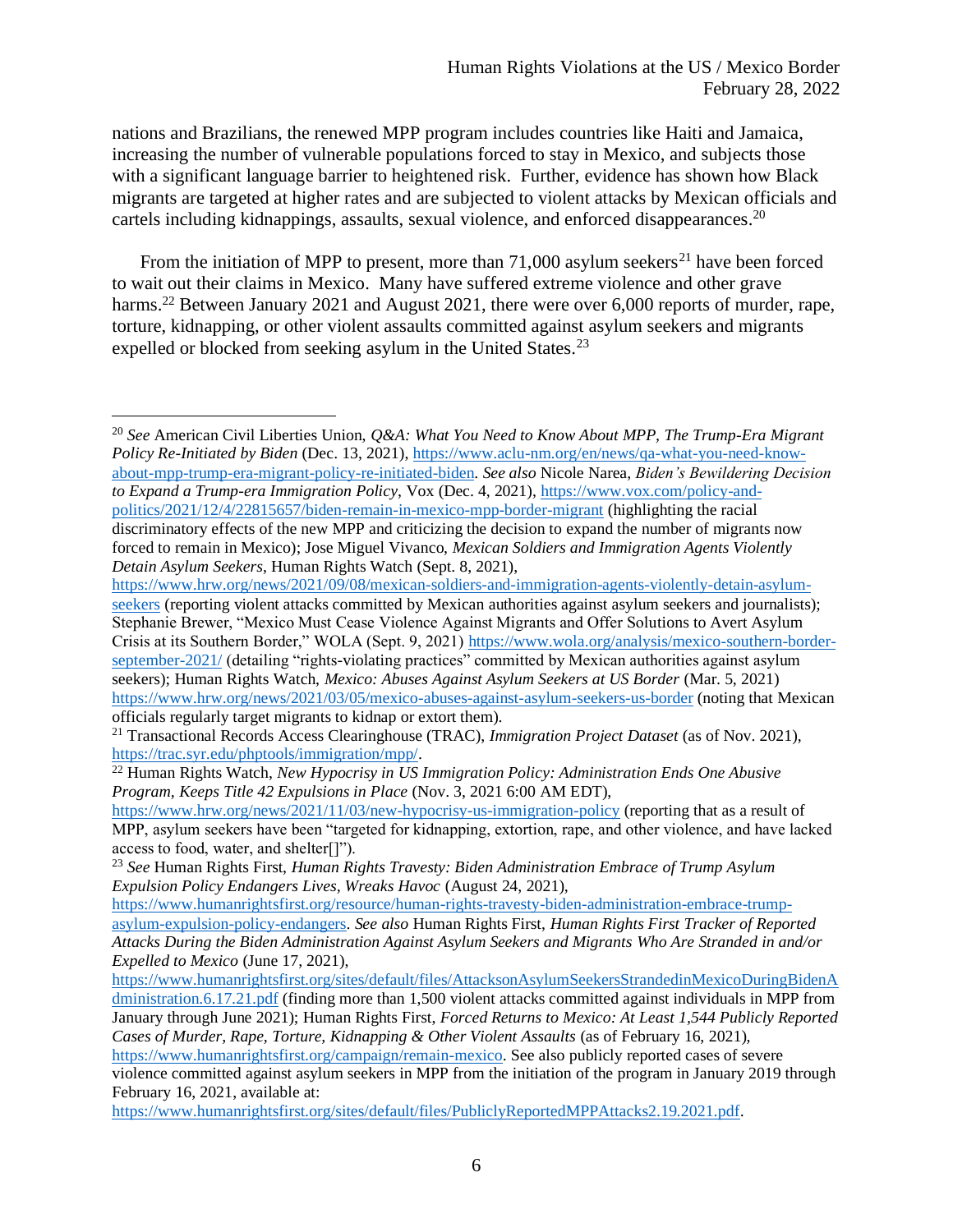In December 2021, under the renewed MPP, 273<sup>24</sup> individuals were enrolled in MPP. Most of the people returned to Mexico from El Paso, Texas under the reinstated MPP, had no access to an attorney and feared staying in Mexico because they knew they would face the same type of persecution that they initially sought refuge from, in Mexico. <sup>25</sup> Of those screened for fear of returning to Mexico (as opposed to fear of return to their home country), USCIS only disenrolled 28 out of 242 asylum seekers from MPP, allowing them to seek protection from within the United States.<sup>26</sup> Alongside the return to enrollments in MPP in January 2022, the United States continues to expel migrants without any opportunity at all to assert an asylum claim at even higher rates under Title 42.<sup>27</sup>

## **III. President Biden's Continued Use of Temporary Pandemic-Related Public Health Measures to Expel Migrants and Asylum Seekers under Title 42**

While President Biden's administration publicly denounced MPP in June 2021 for its cruel and violent impact on migrants and asylum seekers—prior to reimplementing and expanding the program in December 2021— the administration's recognition<sup>28</sup> of the inhumanity of former President Trump's emergency order led to no change in policy; to the contrary, there has been a proliferation of migrant expulsions at the southern border through the use of Title 42.<sup>29</sup> The Biden Administration continues to defend the Title 42 policy in federal court, despite the absence of any legitimate public health rationale for the measure.<sup>30</sup>

The Title 42 expulsion policy does not provide migrants with an opportunity to contest the expulsion decision on persecution or humanitarian grounds nor does it require CBP officials to

[01/migrant\\_protection\\_protocols\\_mpp\\_report\\_on\\_december\\_cohort.pdf.](https://www.dhs.gov/sites/default/files/2022-01/migrant_protection_protocols_mpp_report_on_december_cohort.pdf)

<sup>&</sup>lt;sup>24</sup> U.S. Dep't of Homeland Security Office of Immigration Status, Migrant Protection Protocols Cohort Report (February 2022), [https://www.dhs.gov/sites/default/files/2022-](https://www.dhs.gov/sites/default/files/2022-02/22_0215_plcy_mpp_cohort_report_feb2022.pdf)  $02/22$   $0215$  plcy mpp cohort report feb2022.pdf.

<sup>25</sup> Kate Morrissey, *U.S. Failure to Follow Remain in Mexico Rules Show Program Hasn't Changed as Promised*, San Diego Union-Tribune (Jan. 8, 2022)

[https://www.sandiegouniontribune.com/news/immigration/story/2022-01-08/remain-in-mexico-returns-to](https://www.sandiegouniontribune.com/news/immigration/story/2022-01-08/remain-in-mexico-returns-to-tijuana)[tijuana](https://www.sandiegouniontribune.com/news/immigration/story/2022-01-08/remain-in-mexico-returns-to-tijuana) (documenting the experiences of Colombian asylum seekers who fled from arbitrary killings, detention and torture, and returned to Mexico under MPP in December 2021: "We're really afraid to be in Mexico. There's no difference between Mexico and Colombia.").

<sup>&</sup>lt;sup>26</sup> U.S. Dep't of Homeland Security Office of Immigration Status, Migrant Protection Protocols (MPP) Report on December Cohort (January 2022), [https://www.dhs.gov/sites/default/files/2022-](https://www.dhs.gov/sites/default/files/2022-01/migrant_protection_protocols_mpp_report_on_december_cohort.pdf)

<sup>&</sup>lt;sup>27</sup> Compar[e 400 MPP enrollments](https://www.dhs.gov/sites/default/files/2022-02/22_0215_plcy_mpp_cohort_report_feb2022.pdf) to nearly  $80,000$  Title 42 expulsions in January 2022.

<sup>28</sup> *Mayorkas: Title 42 'is not an immigration policy that we in this administration would embrace'*, Interview with Yahoo News (Oct. 12, 2021) ("U.S. Secretary of Homeland Security Alejandro Mayorkas told Yahoo News Chief Investigative Correspondent Michael Isikoff that "it's a heartbreaking thing to see" asylum seekers continuing to be turned away from the U.S.-Mexico border under the Trump-era Title 42 authority").

<sup>29</sup> Yael Shacher, *MPP as a Microcosm: What's Wrong with Asylum at the Border and How to Fix It, Refugees International* (Feb. 11, 2022), [https://www.refugeesinternational.org/reports/2022/2/10/mpp-as-a-microcosm](https://www.refugeesinternational.org/reports/2022/2/10/mpp-as-a-microcosm-whats-wrong-with-asylum-at-the-border-and-how-to-fix-it)[whats-wrong-with-asylum-at-the-border-and-how-to-fix-it.](https://www.refugeesinternational.org/reports/2022/2/10/mpp-as-a-microcosm-whats-wrong-with-asylum-at-the-border-and-how-to-fix-it)

<sup>30</sup> Camilo Montoya-Galvez, *Biden Administration Defends Trump-era Migrant Expulsions, Citing "Serious" COVID-19 Risk*, CBS News (Jan. 19, 2022 2:58 PM)[, https://www.cbsnews.com/news/immigration-title-42](https://www.cbsnews.com/news/immigration-title-42-biden-trump-migrant-expulsions/) [biden-trump-migrant-expulsions/.](https://www.cbsnews.com/news/immigration-title-42-biden-trump-migrant-expulsions/)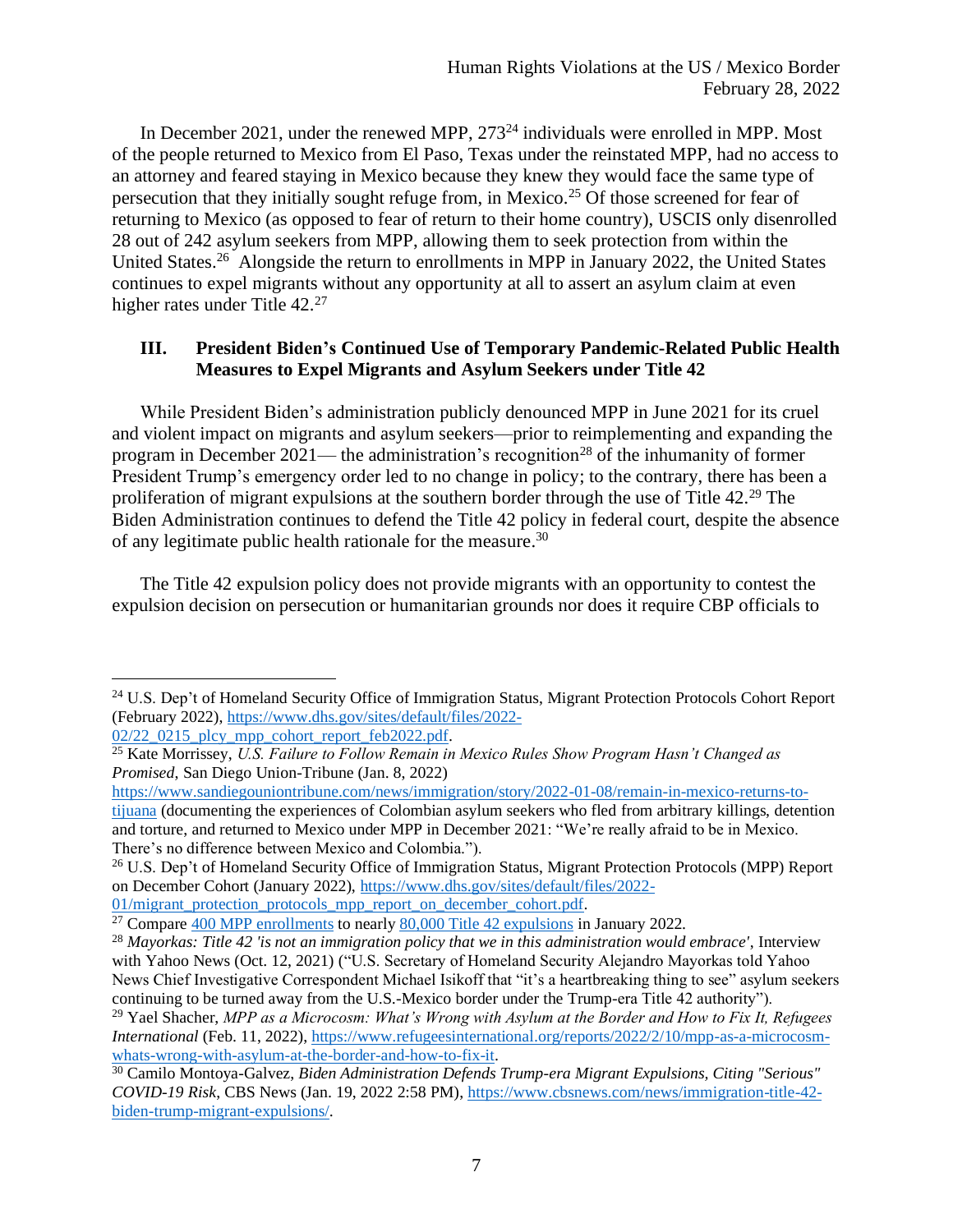screen asylum seekers for risk of torture.<sup>31</sup> While unaccompanied minors are exempted under Title 42 expulsions, the policy perpetuates family separation by forcing families to make the difficult choice of sending their children alone to cross the U.S. border or risking death by remaining in Mexico under precarious conditions.<sup>32,33</sup>

Demonstrating the extent to which Title 42 expulsions have ended access to asylum at the U.S. border, by April 2020, one month after implementing Title 42, the United States experienced a 30-fold decrease in asylum processing. Since President Biden took office in January 2021, expulsions under Title 42 at the southern border have reached record highs.<sup>34</sup> Almost 80,000 asylum seekers were expelled under Title 42 in January 2022 alone.

<sup>32</sup> Nicole Sganga & Camilo Montoya-Galvez, Over 2,100 children crossed border alone after being expelled with families to Mexico, CBS News (May 7, 2021), [https://www.cbsnews.com/news/migrant-children-left](https://www.cbsnews.com/news/migrant-children-left-families-asylum-border/)[families-asylum-border/;](https://www.cbsnews.com/news/migrant-children-left-families-asylum-border/) Physicians for Human Rights, U.S. Border Expulsion Policy Results in Family Separations, PTSD, Human Rights Violations, Press Release (July 28, 2021), [https://phr.org/news/u-s-border](https://phr.org/news/u-s-border-expulsion-policy-results-in-family-separations-ptsd-human-rights-violations-phr-report/)[expulsion-policy-results-in-family-separations-ptsd-human-rights-violations-phr-report/](https://phr.org/news/u-s-border-expulsion-policy-results-in-family-separations-ptsd-human-rights-violations-phr-report/) (attaching full report).  $33$  The Biden Administration piloted a program in the spring and summer of 2021 permitting NGOs to preregister unaccompanied minors seeking asylum for entry to the United States. However, the southern ports of entry were closed to asylum seeker—effectively stranding thousands of unaccompanied minors in Mexico. *See* Yael Shacher, *MPP as a Microcosm: What's Wrong with Asylum at the Border and How to Fix It*, Refugees International (Feb. 11, 2022), at 3-4[, https://www.refugeesinternational.org/reports/2022/2/10/mpp-as-a](https://www.refugeesinternational.org/reports/2022/2/10/mpp-as-a-microcosm-whats-wrong-with-asylum-at-the-border-and-how-to-fix-it)[microcosm-whats-wrong-with-asylum-at-the-border-and-how-to-fix-it;](https://www.refugeesinternational.org/reports/2022/2/10/mpp-as-a-microcosm-whats-wrong-with-asylum-at-the-border-and-how-to-fix-it) Women's Refugee Comm'n, *Restoring Access to Asylum: Safely Reopening Ports of Entry at the US-Mexico Border* (Oct. 19, 2021), at 2-3, [https://www.womensrefugeecommission.org/wp-content/uploads/2021/10/Restoring-Access-Asylum-Safely-](https://www.womensrefugeecommission.org/wp-content/uploads/2021/10/Restoring-Access-Asylum-Safely-Reopening-Ports-of-Entry-US-Mexico-Border.pdf)[Reopening-Ports-of-Entry-US-Mexico-Border.pdf.](https://www.womensrefugeecommission.org/wp-content/uploads/2021/10/Restoring-Access-Asylum-Safely-Reopening-Ports-of-Entry-US-Mexico-Border.pdf)

<sup>&</sup>lt;sup>31</sup> Yael Shacher, *MPP as a Microcosm: What's Wrong with Asylum at the Border and How to Fix It*, Refugees International (Feb. 11, 2022), [https://www.refugeesinternational.org/reports/2022/2/10/mpp-as-a-microcosm](https://www.refugeesinternational.org/reports/2022/2/10/mpp-as-a-microcosm-whats-wrong-with-asylum-at-the-border-and-how-to-fix-it)[whats-wrong-with-asylum-at-the-border-and-how-to-fix-it;](https://www.refugeesinternational.org/reports/2022/2/10/mpp-as-a-microcosm-whats-wrong-with-asylum-at-the-border-and-how-to-fix-it) Adolfo Flores, *Immigrants Desperate for Medical Aid Aren't Being Let in on Humanitarian Grounds*, BuzzFeed News (Jan. 21, 2022),

[https://www.buzzfeednews.com/article/adolfoflores/immigrants-humanitarian-parole;](https://www.buzzfeednews.com/article/adolfoflores/immigrants-humanitarian-parole) American Immigration Council, The Migrant Protection Protocols (Jan. 7, 2022),

[https://www.americanimmigrationcouncil.org/research/migrant-protection-](https://www.americanimmigrationcouncil.org/research/migrant-protection-protocols#:~:text=Under%20MPP%2C%20CBP%20officers%20did,be%20taken%20out%20of%20MPP)

[protocols#:~:text=Under%20MPP%2C%20CBP%20officers%20did,be%20taken%20out%20of%20MPP;](https://www.americanimmigrationcouncil.org/research/migrant-protection-protocols#:~:text=Under%20MPP%2C%20CBP%20officers%20did,be%20taken%20out%20of%20MPP) Rene Kladzyk, *Vulnerable migrants will no longer be exempt from rapid expulsion at the border*, El Paso Matters (Sept. 7, 2021[\) https://elpasomatters.org/2021/09/07/vulnerable-migrants-will-no-longer-be-exempt](https://elpasomatters.org/2021/09/07/vulnerable-migrants-will-no-longer-be-exempt-from-rapid-expulsion-at-the-border/)[from-rapid-expulsion-at-the-border/.](https://elpasomatters.org/2021/09/07/vulnerable-migrants-will-no-longer-be-exempt-from-rapid-expulsion-at-the-border/)

<sup>34</sup> Azadeh Erfani and Nefertari Elshiekh, *The Biden Administration Is Continuing Trump's Unlawful 'Expulsions' Of Asylum Seekers In The Name Of Public Health*, Nat'l Imm. Just. Ctr. (March 12, 2021), [https://immigrantjustice.org/staff/blog/biden-administration-continuing-trumps-unlawful-expulsions-asylum](https://immigrantjustice.org/staff/blog/biden-administration-continuing-trumps-unlawful-expulsions-asylum-seekers-name-public)[seekers-name-public](https://immigrantjustice.org/staff/blog/biden-administration-continuing-trumps-unlawful-expulsions-asylum-seekers-name-public) (noting that expulsions under Biden's administration have been steadily increasing since January 2021, breaking the record with over 70, 000 expulsions).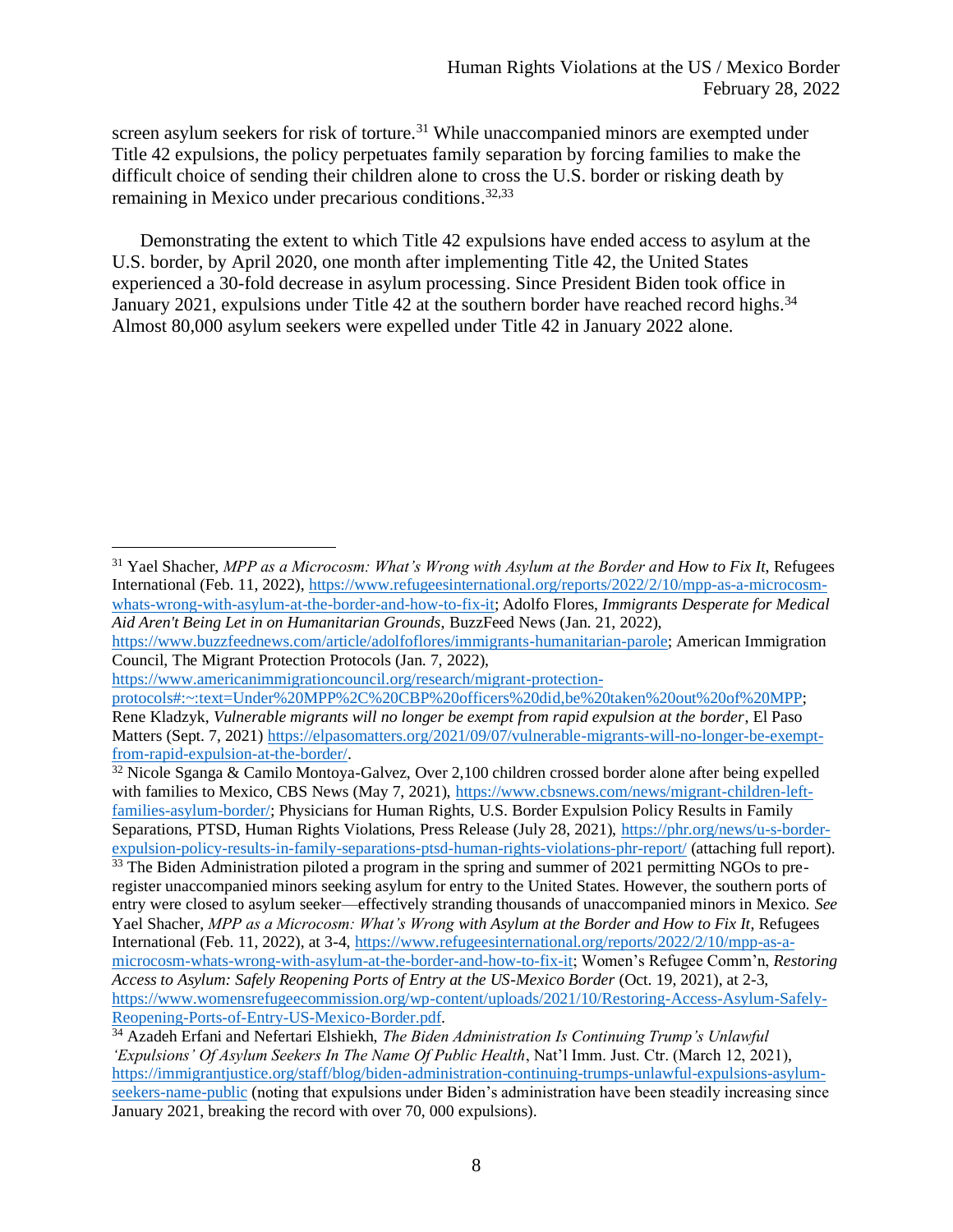Over the objection of public health experts<sup>35</sup> and the United Nations High Commissioner for Refugees,<sup>36</sup> and legal experts,<sup>37</sup> and in opposition to a preliminary federal district court decision<sup>38</sup> finding that Title 42 likely violates U.S. refugee law, President Biden has institutionalized this inhumane<sup>39</sup> and racist policy by exponentially increasing the expulsion rates of asylum seekers and migrants.<sup>40</sup> The U.S. carried out over one million expulsions at the southwest border in fiscal year 2021 pursuant to Title 42; and between October 2021 and January 2022, the government added over 300,000 expulsions migrants, including families under Title 42.<sup>41</sup>

## **IV. Impact of MPP and Title 42 Expulsions on Particularly Vulnerable Populations**

<sup>35</sup> *See* Letter to CDC Director Walensky, HHS Secretary Becerra, and DHS Secretary Mayorkas on the August 2021 Title 42 Order (Sept. 1, 2021), [https://www.publichealth.columbia.edu/node/76271.](https://www.publichealth.columbia.edu/node/76271) *See also* Physicians for Human Rights, *1,300+ Medical Professionals from 49 U.S. States and Territories Call on CDC to End "Junk Science" Border Expulsion Policy*, Press Release (Oct. 28, 2021), [https://phr.org/our-work/resources/u-](https://phr.org/our-work/resources/u-s-medical-professionals-demand-cdc-end-title-42/)

[s-medical-professionals-demand-cdc-end-title-42/;](https://phr.org/our-work/resources/u-s-medical-professionals-demand-cdc-end-title-42/) Epidemiologists and Public Health Experts Reiterate Urgent Call to End Title 42 (Jan.14, 2022), [https://www.publichealth.columbia.edu/research/program-forced](https://www.publichealth.columbia.edu/research/program-forced-migration-and-health/epidemiologists-and-public-health-experts-reiterate-urgent-call-end-title-42)[migration-and-health/epidemiologists-and-public-health-experts-reiterate-urgent-call-end-title-42.](https://www.publichealth.columbia.edu/research/program-forced-migration-and-health/epidemiologists-and-public-health-experts-reiterate-urgent-call-end-title-42)

<sup>&</sup>lt;sup>36</sup> UNHCR, UN High Commissioner for Refugees Filippo Grandi on the Need to End US COVID-19 Asylum Restrictions, Press Release (May 20, 2021), [https://www.unhcr.org/news/press/2021/5/60a687764/statement](https://www.unhcr.org/news/press/2021/5/60a687764/statement-attributable-un-high-commissioner-refugees-filippo-grandi-need.html)[attributable-un-high-commissioner-refugees-filippo-grandi-need.html.](https://www.unhcr.org/news/press/2021/5/60a687764/statement-attributable-un-high-commissioner-refugees-filippo-grandi-need.html)

 $37$  American Bar Association, Resolution 609 (Feb. 2022),

[https://www.americanbar.org/news/reporter\\_resources/midyear-meeting-2022/house-of-delegates](https://www.americanbar.org/news/reporter_resources/midyear-meeting-2022/house-of-delegates-resolutions/609/)[resolutions/609/.](https://www.americanbar.org/news/reporter_resources/midyear-meeting-2022/house-of-delegates-resolutions/609/)

<sup>38</sup> Huisha-Huisha v. Mayorkas, 1:21-cv-100 (D.D.C),

[https://www.acludc.org/sites/default/files/field\\_documents/huisha\\_ddc\\_decision\\_granting\\_class\\_cert\\_injunctio](https://www.acludc.org/sites/default/files/field_documents/huisha_ddc_decision_granting_class_cert_injunction_9.16.21.pdf) [n\\_9.16.21.pdf.](https://www.acludc.org/sites/default/files/field_documents/huisha_ddc_decision_granting_class_cert_injunction_9.16.21.pdf)

<sup>39</sup> Alex Thompson & Alexander Ward, *Top State Adviser Leaves Post, Rips Biden's Use of Trump-era Title 42*, Politico (Oct. 4, 2021 2:23 PM), [https://www.politico.com/news/2021/10/04/top-state-adviser-leaves-post](https://www.politico.com/news/2021/10/04/top-state-adviser-leaves-post-title-42-515029)[title-42-515029](https://www.politico.com/news/2021/10/04/top-state-adviser-leaves-post-title-42-515029) (reporting on Harold Koh's, a senior State Department official, decision to leave his role in the Biden administration over the illegal and inhuman enforcement of Title 42).

<sup>40</sup> *See* Camilo Montoya-Galvez, *Biden Administration Defends Trump-era Migrant Expulsions, Citing "Serious" COVID-19 Risk*, CBS News (Jan. 19, 2022 2:58 PM), [https://www.cbsnews.com/news/immigration](https://www.cbsnews.com/news/immigration-title-42-biden-trump-migrant-expulsions/)[title-42-biden-trump-migrant-expulsions/](https://www.cbsnews.com/news/immigration-title-42-biden-trump-migrant-expulsions/) (reporting "[d]uring President Biden's first seven months in office, U.S. border officials carried out 704,000 expulsions, 92,000 of which led to parents and children traveling as families being turned back…[while t]he Trump administration carried out 400,000 expulsions."); Int'l Rescue Comm., *Protection Denied: Humanitarian Consequences at the U.S. Southern Border One Year Into the Biden Administration*, Report (2022) at 7,

<https://www.rescue.org/sites/default/files/document/6476/fy22usmxborderbidenreport.pdf> ("Expulsions more than doubled in the first 10 months of the Biden administration in comparison to the 10-month period of expulsions under the Trump administration."). *See also* U.S. Customs and Border Protection, Title 42 Expulsions by FY 2021[, https://www.cbp.gov/newsroom/stats/southwest-land-border-encounters.](https://www.cbp.gov/newsroom/stats/southwest-land-border-encounters) <sup>41</sup> U.S. Customs and Border Protection, Title 42 Expulsions by FY 2021,

[https://wwwexpellcbp.gov/newsroom/stats/southwest-land-border-encounters.](https://wwwexpellcbp.gov/newsroom/stats/southwest-land-border-encounters) It is important to note that the United States is no longer simply pushing people back into Mexico under Title 42, as had been the initial practice, but is now carrying out deportation flights to Haiti, Brazil, Guatemala, Honduras, El Salvador, and has recently started expelling Venezuelans to Colombia. See, Letter to the Biden Administration (Feb. 2, 2022)[, https://cgrs.uchastings.edu/sites/default/files/LetterTitle42ExpulsionsVenezuelansColombia.pdf](https://cgrs.uchastings.edu/sites/default/files/LetterTitle42ExpulsionsVenezuelansColombia.pdf)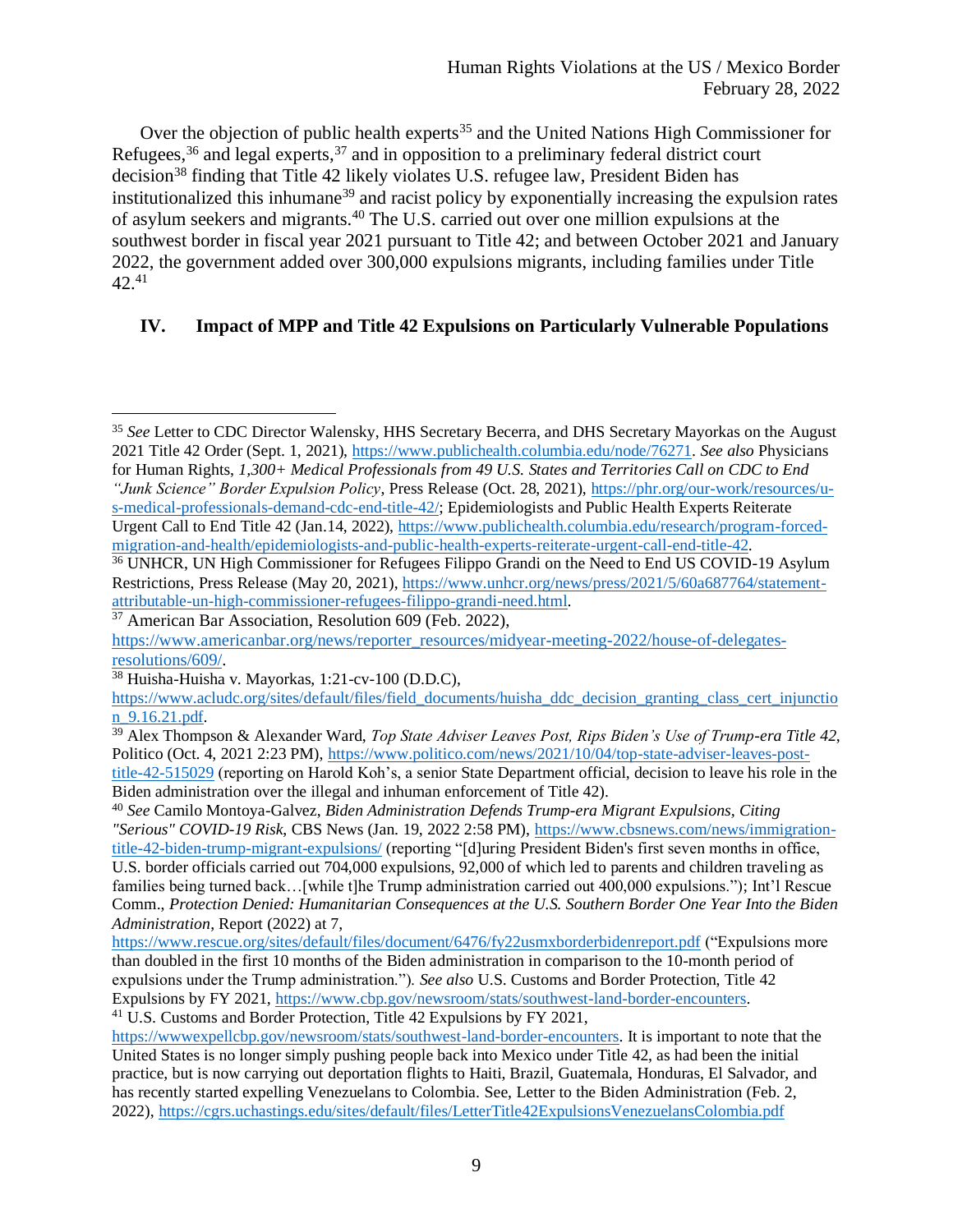The expansion of MPP to all of the Western Hemisphere, combined with continued enforcement of Title 42, has had a devastating impact on particularly vulnerable populations including Black migrants, $42$  members of indigenous communities, women, and LGBTQI+ individuals. <sup>43</sup> The disparate and discriminatory treatment of Haitian migrants, in particular, has been met with resounding outcry, yet it persists. In September 2021, the Biden Administration surrounded an encampment of Haitian and other asylum seekers at Del Rio, Texas, blockading food, water, and medical and legal assistance.<sup>44</sup> Subsequently, during a mass expulsion enforcement action, border officers were captured on film grabbing and pushing at Black asylum seekers from charging horses and wielding reins like whips.<sup>45</sup> Since September 2021, more than 17,000 Haitians have been expelled without a required refoulement assessment, denied even the opportunity to enter MPP.<sup>46</sup> In February 2022, U.S. Congress members decried the "disparate and often inhumane treatment of Black migrants by the immigration enforcement system," and urged a halt to Haiti expulsions. <sup>47</sup> Nonetheless, the U.S. continues to expel Haitians who were

<sup>42</sup> Aaron Morrison et al., Haitians See History of Racist Policies in Migrant Treatment, AP News (Sept. 24, 2021) [https://apnews.com/article/immigration-race-and-ethnicity-mexico-haiti-asylum-seekers-](https://apnews.com/article/immigration-race-and-ethnicity-mexico-haiti-asylum-seekers-a81ac1148118db38824d2d8f62139b87)

[a81ac1148118db38824d2d8f62139b87](https://apnews.com/article/immigration-race-and-ethnicity-mexico-haiti-asylum-seekers-a81ac1148118db38824d2d8f62139b87) (discussing the disparate racial impact U.S. immigration policies have on Haitian and other Black migrants); Natalie Alcoba, African Migrants 'forgotten' on Dangerous Treks to US: Report, Al Jazeera (Oct. 7, 2021) [https://www.aljazeera.com/news/2021/10/7/african-migrants-forgotten](https://www.aljazeera.com/news/2021/10/7/african-migrants-forgotten-on-dangerous-treks-to-us-report)[on-dangerous-treks-to-us-report](https://www.aljazeera.com/news/2021/10/7/african-migrants-forgotten-on-dangerous-treks-to-us-report) (noting that racist treatment and human rights abuses against Black asylum seekers from Africa and the Caribbean occur with impunity in Mexico); Human Rights Watch, *"How Can You Throw Us Back?"*

*Asylum Seekers Abused in the US and Deported to Harm in Cameroon*, (Feb. 10, 2022) [https://www.hrw.org/report/2022/02/10/how-can-you-throw-us-back/asylum-seekers-abused-us-and-deported](https://www.hrw.org/report/2022/02/10/how-can-you-throw-us-back/asylum-seekers-abused-us-and-deported-harm-cameroon)[harm-cameroon](https://www.hrw.org/report/2022/02/10/how-can-you-throw-us-back/asylum-seekers-abused-us-and-deported-harm-cameroon) (reporting on the discriminatory treatment Cameroonians experience in U.S. immigration detentions before deported to Cameroon where they are exposed to "serious human rights violations including rape, torture and other physical abuse, arbitrary arrest and detention, inhuman and degrading treatment in detention, extortion, and threats.").

<sup>43</sup> Albinson Linares & Noticias Telemundo, *'We are invisible': Discrimination and Risks Multiply for Indigenous LGBTQ in Mexico*, NBC News (June 30, 2021)[, https://www.nbcnews.com/news/latino/-are](https://www.nbcnews.com/news/latino/-are-invisible-discrimination-risks-abound-indigenous-lgbtq-mexico-rcna982)[invisible-discrimination-risks-abound-indigenous-lgbtq-mexico-rcna982](https://www.nbcnews.com/news/latino/-are-invisible-discrimination-risks-abound-indigenous-lgbtq-mexico-rcna982) (reporting on compounding layers of discrimination and violence women and LGBTQ communities face in Mexico); Katherine Fobear, *Addressing Central and South American LGBTQ Asylum Seekers*, Geo. J. Int'l L. (Nov. 16, 2021),

<https://gjia.georgetown.edu/2021/11/16/addressing-central-and-south-american-lgbtq-asylum-seekers/> (discussing unprecedented levels of persecution asylum seekers from Central and South America face in Mexico due to sexual orientation and gender identity, and are often subjected to violent assaults including rape, extortion and kidnapping).

<sup>&</sup>lt;sup>44</sup> James Dobbins et al., Thousands of Migrants Huddle in Squalid Conditions Under Texas Bridge, N.Y. Times (Sept. 16, 2021) [https://www.nytimes.com/2021/09/16/us/texas-migrants-del-rio.html.](https://www.nytimes.com/2021/09/16/us/texas-migrants-del-rio.html)

<sup>45</sup> Eileen Sullivan & Zolan Kanno-Youngs, *Images of Border Patrol's Treatment of Haitian Migrants Prompt Outrage*, N.Y. Times (Oct. 19, 2021)[, https://www.nytimes.com/2021/09/21/us/politics/haitians-border-patrol](https://www.nytimes.com/2021/09/21/us/politics/haitians-border-patrol-photos.html)[photos.html.](https://www.nytimes.com/2021/09/21/us/politics/haitians-border-patrol-photos.html)

<sup>46</sup> Adam Isacson, *A Tragic Milestone: 20,000th Migrant Deported to Haiti Since Biden Inauguration*, WOLA (Feb. 17, 2022), [https://www.wola.org/analysis/a-tragic-milestone-20000th-migrant-deported-to-haiti-since](https://www.wola.org/analysis/a-tragic-milestone-20000th-migrant-deported-to-haiti-since-biden-inauguration/)[biden-inauguration/.](https://www.wola.org/analysis/a-tragic-milestone-20000th-migrant-deported-to-haiti-since-biden-inauguration/)

<sup>47</sup> Eileen Sullivan, *Congressional Democrats Ask Biden to Review Treatment of Black Migrants*, N.Y.Times, (Feb. 16, 2022),<https://www.nytimes.com/2022/02/16/us/politics/biden-immigration-haiti.html> (citing Letter to President Joseph R. Biden). *See also,Chu, Pressley, Velazquez, Democrats Demand Answers from CDC on Use of Title 42 Expulsions for Asylum Seekers* (Feb. 14, 2022), [https://chu.house.gov/media-center/press](https://chu.house.gov/media-center/press-releases/chu-pressley-vel-zquez-democrats-demand-answers-cdc-use-title-42)[releases/chu-pressley-vel-zquez-democrats-demand-answers-cdc-use-title-42](https://chu.house.gov/media-center/press-releases/chu-pressley-vel-zquez-democrats-demand-answers-cdc-use-title-42) (letter signed by 36 House Democrats).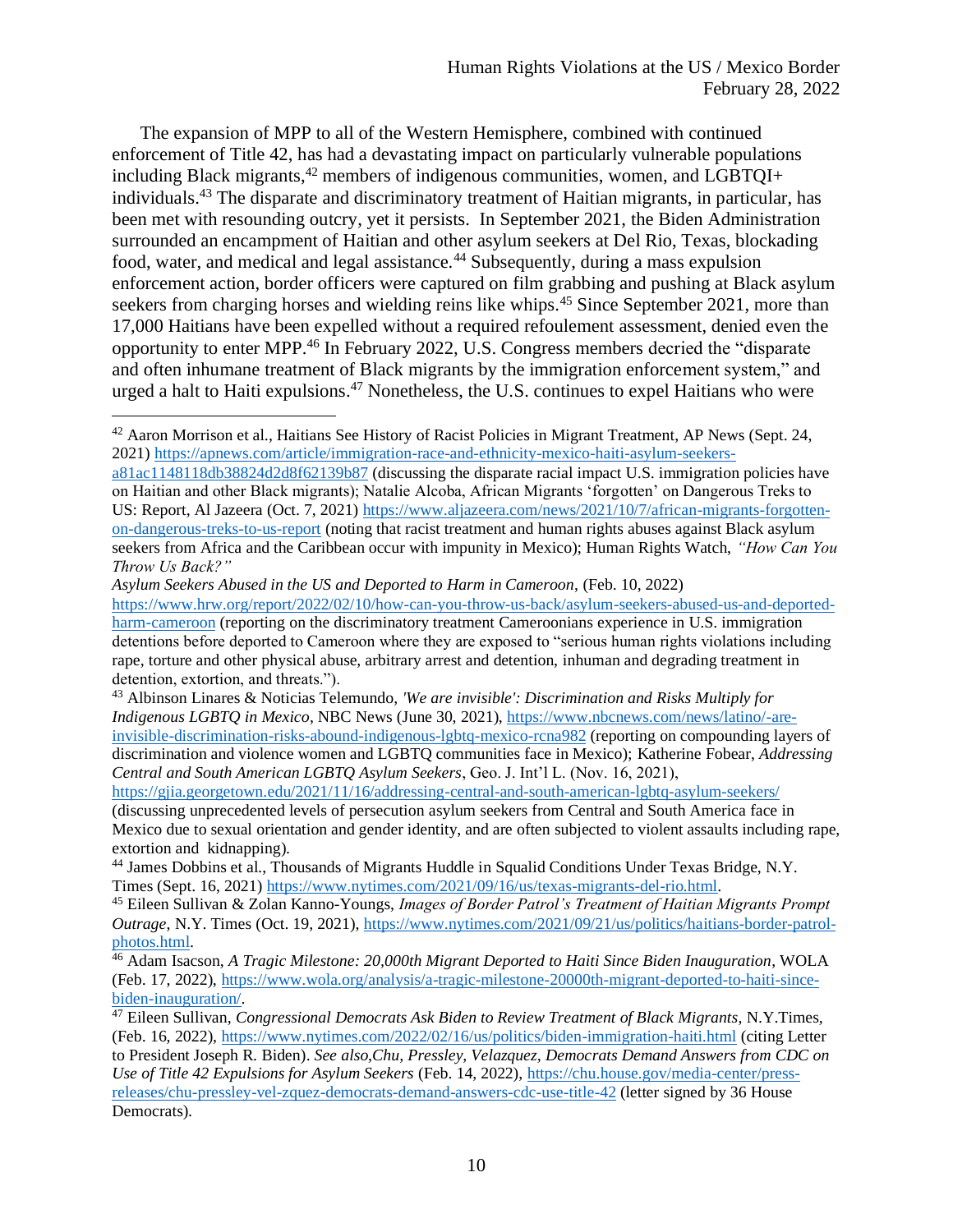denied their right to seek asylum and forcibly rendered to perilous living conditions due to unprecedented levels of violence in Haiti.<sup>48</sup>

# **V. Conclusion**

Appeals to the Inter-American Commission on Human Rights requesting precautionary measures against the United States and Mexico for individuals subject to the Title 42 expulsion policy and MPP have been unsuccessful.<sup>49</sup> While the Biden Administration litigates the legality of Title 42 and its termination of MPP in U.S. federal courts, there is no accountability for the irreparable harm asylum seekers experience on a daily basis when expelled to Mexico or alternative countries where they face persecution and harm.

We reiterate our gratitude for your attention to pushback policies and other border enforcement measures that directly contravene States' human rights obligations vis-a-vis migrants and their family members. We urge the Rapporteur to specifically condemn the United States' continued endorsement of cruel, inhumane, and unlawful border practices—all of which violate the principle of nonrefoulement and deny some of the world's most vulnerable populations their right to seek asylum and security.

Respectfully submitted,

Sarah H. Paoletti Practice Professor of Law and Director, Transnational Legal Clinic and Meroua Zouai, Research Assistant, University of Pennsylvania Carey Law School

Denise Gilman Clinical Professor of Law and Co-Director, Immigration Clinic University of Texas Law School

<sup>48</sup> *See*, *e.g.*, U.S. Dep't of State Travel Advisory as of August 23, 2021,

<https://travel.state.gov/content/travel/en/traveladvisories/traveladvisories/haiti-travel-advisory.html> (posting a Level 4 "Do Not Travel" warning for Haiti due to widespread kidnappings, violent attacks and assaults against civilians, and the lack of law enforcement to respond effectively to the widespread civil and political unrest); U.S. Dep't of State, 2020 Country Reports on Human Rights Practices: Haiti (March 30, 2021) <https://www.state.gov/reports/2020-country-reports-on-human-rights-practices/haiti/> (emphasizing widespread human rights violations in Haiti including "reports of unlawful and arbitrary killings by gangs allegedly supported and protected by unnamed officials; excessive use of force by police; ... physical attacks on journalists; [and] . . . lack of investigation of and accountability for violence against women."). *See also* Amnesty Int'l, Stop US Deportations and Abuse Against Haitians on the Move: An Urgent Step Towards Creating Just Policies For Haitians, AMR 36/5101/2021 (Dec. 15, 2021) [https://www.amnesty.org/en/wp](https://www.amnesty.org/en/wp-content/uploads/2021/12/AMR3651012021ENGLISH.pdf)[content/uploads/2021/12/AMR3651012021ENGLISH.pdf;](https://www.amnesty.org/en/wp-content/uploads/2021/12/AMR3651012021ENGLISH.pdf) Nicole Narea, *Biden's Immigration Policies Have Left Haitians Stranded in Mexico*, Vox News (Jan. 20, 2022) [https://www.vox.com/policy-and](https://www.vox.com/policy-and-politics/22881819/biden-haiti-immigration-mexico-asylum)[politics/22881819/biden-haiti-immigration-mexico-asylum.](https://www.vox.com/policy-and-politics/22881819/biden-haiti-immigration-mexico-asylum)

<sup>49</sup> See accompanying Request for Precautionary Measures against the U.S. for Title 42 Expulsions (Oct. 7, 2021); Request for Precautionary Measures Against Mexico for the Migrant Protection Protocol "MPP" Program (June 16, 2020)]